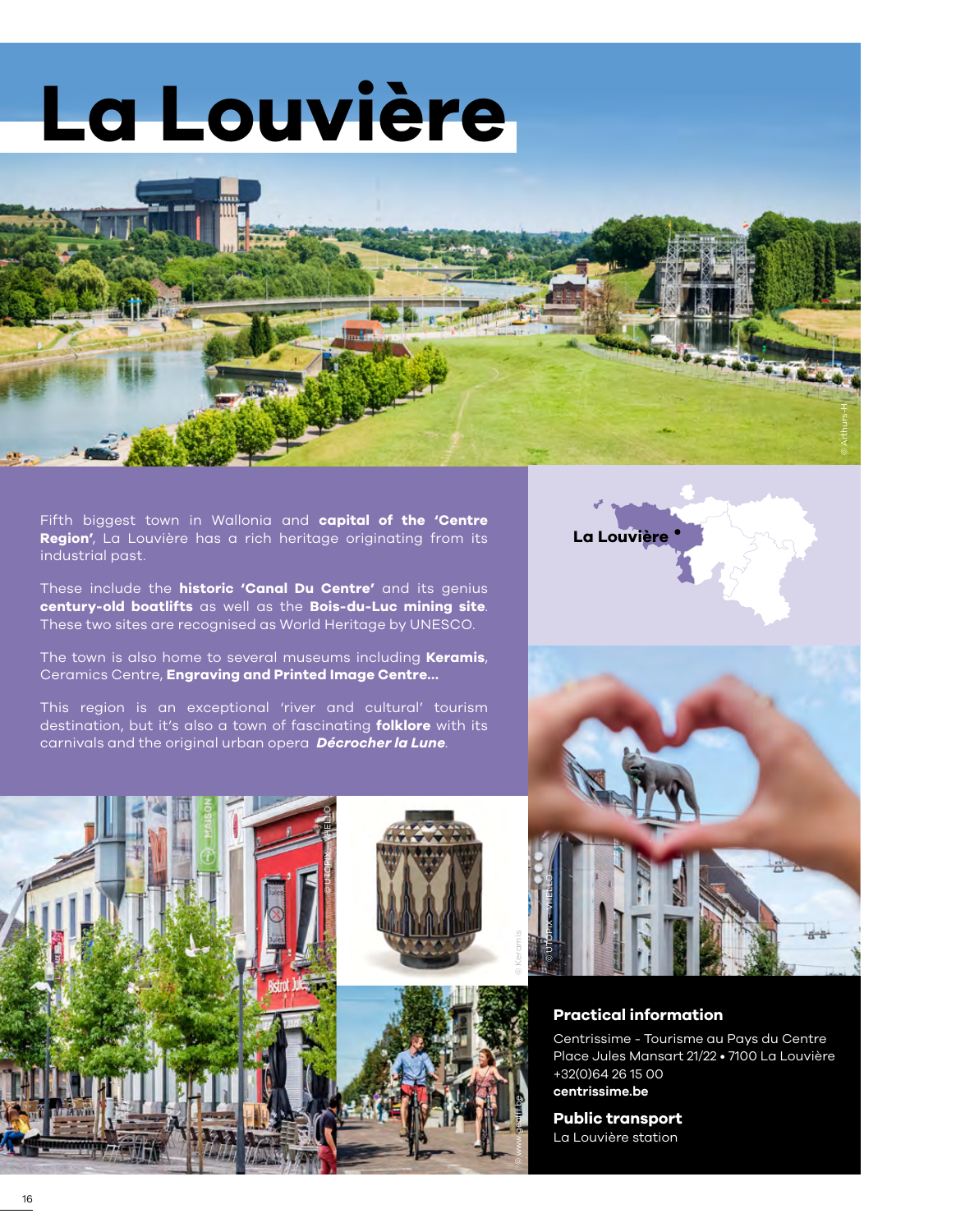# **Where to Stay**

#### **Orange Hotel**

Central and close to main roads, this hotel takes you to the heart of the local carnival. It takes influence from the folklore of the region with its orange notes in a sober and modern interior decoration.

Chaussée du Pont du sart 238 • 7110 La Louvière **[orangehotel.be](www.thestreetlodge.be)**

## **Le Moulin Du Ya (Gîte)**

This unusual (3'Epis') gîte is furnished in the style of a loft in an old 19<sup>th</sup> century windmill. It's a highly unusual and very charming accommodation covering three levels, in the countryside, 6 km from La Louvière.

Rue de Bignault 30 • 7110 Houdeng-Aimeries (La Louvière) **[lemoulinduya.be](www.lemoulinduya.be)**

#### $\mathbf{o}$ **Le Castillon (Guest House)**

You couldn't wish for a warmer welcome from the owners of this house. They have set up gorgeous 4'Epis' guest rooms named after Italian cities thanks to their passion for it. A little bit out of town, 5 km from La Louvière.

Rue du Castillon 9 • 7100 Trivières (La Louvière) **[le-castillon.be](http://le-castillon.be)**

#### Q **Camping du Domaine de Claire Fontaine**

This scenic campsite, located in the heart of nature, 11 km from La Louvière, is set on the edge of Lake Godarville and its wellbeing centre with multiple activities. It's the perfect space for simple relaxation and change of scenery. Dog friends are welcome here.

Avenue Clémenceau 11 7160 Godarville (Chapelle-lez-Herlaimont) **[visithainaut.be/domaine-de-claire-fontaine](www.visithainaut.be/domaine-de-claire-fontaine/)**

#### **Ferme de l'Abbaye Saint-Feuillien (farmhouse accommodation)**

This farm, located in Le Rœulx, 11 km from La Louvière, offers 3 guest rooms (4'Epis') in a charming square of farmhouses looking out onto the idyllic 'Hennuyères' countryside. You'll feel like you're really in the heart of nature thanks to the farmyard atmosphere and proximity to the walls of the farmhouse, its interior courtyard and its relaxing garden.

Chemin de l'Abbaye St-Feuillien 10 • 7070 Le Rœulx **[abbeyfarm.be](http://www.abbeyfarm.be/)**

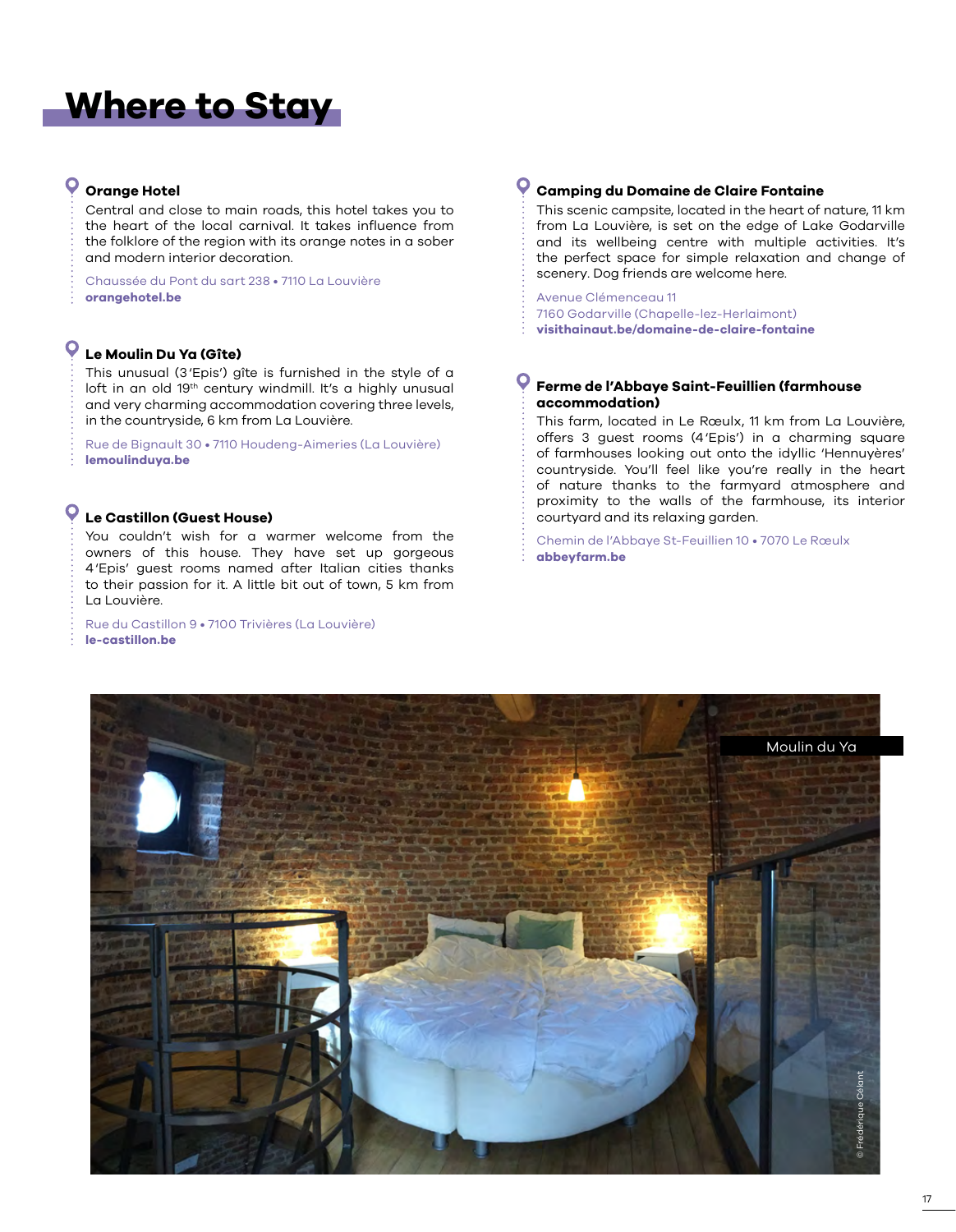

#### **<sup>1</sup> Centre de la Gravure et de l'Image imprimée (Print Museum)**

An impressive art museum dedicated to contemporary prints. Temporary exhibitions are organized here either from the collection or with works entrusted to the museum. Its documentation centre is made up of no less than 10,000 exhibition catalogues and reference books. Workshops and courses are also held on a regular basis.

Rue des Amours 10 • 7100 La Louvière **[centredelagravure.be](https://www.centredelagravure.be/fr)**

#### **<sup>2</sup> Keramis (Museum)**

An art and creation space dedicated to ceramics, Keramis is erected on the site of the former Boch pottery in La Louvière, a true flagship of Belgian industry. Its contemporary architecture encompasses an old listed building that contains three giant bottle ovens. Exceptional works stand alongside everyday pieces, testifying to the economic and social importance of earthenware in the young town of La Louvière.

Place des Fours-Bouteilles 1 • 7100 La Louvière **[keramis.be](http://www.keramis.be/)**

#### **<sup>3</sup> Musée Royal de Mariemont (Museum)**

In the heart of a splendid park, this museum presents the rich collections assembled by its founder, Raoul Warocqué. His treasures came from some of the world's greatest civilizationsfrom ancient Rome to ancient China, including Egypt and the Near East. They juxtapose with local history and artefacts, that of the Hainaut region and Belgium, from prehistory to the twentieth century.

Chaussée de Mariemont 100 • 7140 Morlanwelz **[musee-mariemont.be](http://www.musee-mariemont.be/)**

#### **<sup>4</sup> Site minier de Bois-du-Luc (Mining Site)**

Recognized by UNESCO, this former mining site is home to an innovative town built from 1838 to 1853. It had 162 workers' houses as well as all the facilities of an ordinary town: grocery store, schools, hospital, village hall... Since the closure of the site in 1973, the museum recounts the workings of its coal mine, the daily life and the poignant journey of workers from various backgrounds.

Rue Saint-Patrice 2B • 7110 Houdeng-Aimeries (La Louvière) **[ecomuseeboisduluc.be](http://www.ecomuseeboisduluc.be/)**